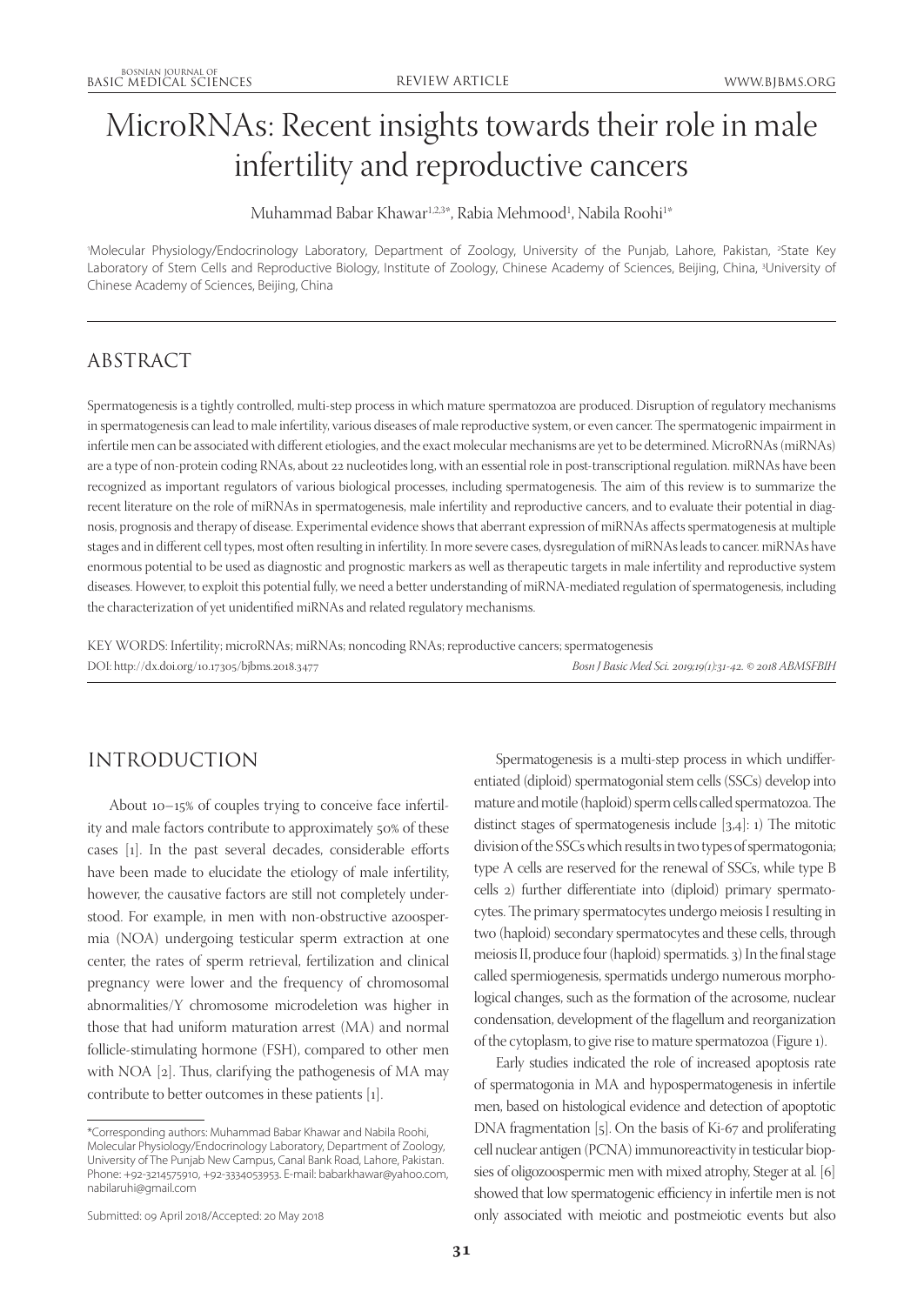

FIGURE 1. A schematic representation of different stages of spermatogenesis in which mature and motile spermatozoa are produced. Spermatogonial stem cells (SSCs) develop from gonocytes in the postnatal testis, which arise from primordial germ cells (PGCs) during fetal development. In adult males, the mitotic division of the SSCs results in two types of spermatogonia; type A cells are reserved for the renewal of SSCs, while type B cells further differentiate into (diploid) primary spermatocytes. The primary spermatocytes undergo meiosis I resulting in two (haploid) secondary spermatocytes and these cells, through meiosis II, produce four (haploid) spermatids. In the final stage called spermiogenesis, spermatids undergo numerous morphological changes, such as the formation of the acrosome, nuclear condensation, development of the flagellum and reorganization of the cytoplasm, to give rise to mature spermatozoa.

with a functional impairment of spermatogonia [6]. In addition, Maymon et al. [7] suggested that in azoospermic cases characterized by homogenous appearance of spermatocyte MA, the spermatogenic failure was a consequence of meiosis impairment (low rate of bivalent formation) rather than a malfunction of spermatogonial activity [7]. Similarly, other studies demonstrated an increased occurrence of recombination defects and meiotic abnormalities in men with NOA [8,9]. Overall, the above-described studies indicate that the spermatogenic impairment in infertile men can be associated with various etiologies, and the exact molecular mechanism underlying the regulation of spermatogonial proliferation is yet to be determined.

The aim of this review is to summarize the recent findings regarding the role of microRNAs in spermatogenesis, male infertility and reproductive cancers, and to evaluate their potential in diagnosis, prognosis and therapy of disease.

## MicroRNAs: A HISTORICAL PERSPECTIVE

It is now well-established that only a small fraction of the human genome (only 1–2%) is comprised of protein-coding sequences, while the rest is made up of regulatory DNA sequences, noncoding RNA (ncRNA) sequences, introns, transposons, repeats, and of sequences whose function has yet to be determined. ncRNAs include transfer RNAs (tRNAs), ribosomal RNAs (rRNAs), small RNAs such as microRNAs (miRNAs) and small interfering RNA (siRNAs), and long ncRNAs. miRNAs are small ncRNAs of about 22 nucleotides in length, involved in the post-transcriptional regulation through

translational repression, cleavage or destabilization of the target mRNA [10-14].

Since the discovery of the first small regulatory RNAs *lin-4* and *let-7* in *Caenorhabditis elegans*, which were later classified as miRNAs, more than 1500 different miRNA genes have been identified in the human genome [15-18]. It is predicted that over 60% of human protein-coding genes are conserved targets of miRNAs [19].

In the first stages of miRNA transcription, the precursor molecules of miRNAs (primary transcripts, pri-mR-NAs) are transcribed in the form of long hairpin structures, either by RNA polymerase (pol) II from independent genes (intergenic, otherwise noncoding regions) or from introns or untranslated region (UTR) of protein-coding genes. The transcription of miRNA from independent genes is regulated in a similar way as in protein-coding genes; i.e., RNA pol II, promoters, enhancers, silencing elements and various transcription factors are required to generate pri-miRNAs with a  $5'$  7-methylguanosine cap and  $3'$  polyadenylated [poly(A)] tail. In addition, nearly half of all miRNA genes are arranged in close proximity to each other (within 50 kb of another miRNA gene) and these clusters, ranging from 2 to 46 miR-NAs (the largest, chromosome 19 miRNA cluster [C19MC] in primates), can be transcribed as polycistronic units [20]. After the initial transcription, pri-miRNAs undergo two processing steps catalyzed by two enzymes from ribonuclease III (RNase III) superfamily, Drosha and Dicer. First, the nuclear Drosha-DGCR8 complex processes the newly transcribed pri-miRNA into an ~70-nucleotide intermediate termed a precursor (pre)-miRNA. This pre-miRNA is then transported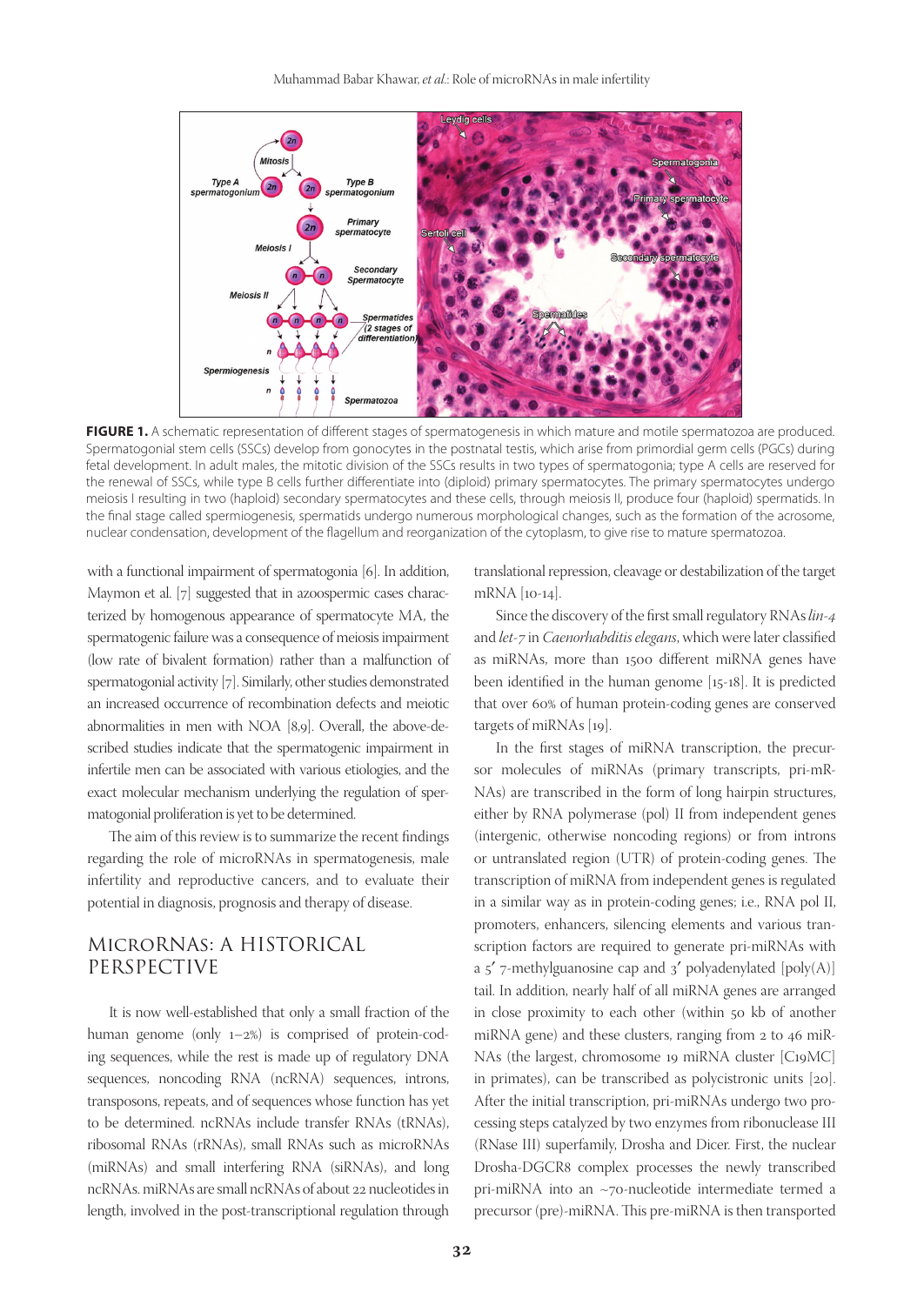to the cytoplasm where it is processed by the Dicer-TRBP complex resulting in an  $\sim$ 20-bp miRNA: miRNA\* duplex (passenger strand), and one strand of this duplex is the mature miRNA. Following Dicer processing, the miRNA duplex is loaded onto an AGO protein to form the miRNA-induced silencing complex (miRISC). The mature miRNA strand is incorporated into the miRISC, while the other (star) strand is released from the duplex and degraded. Finally, as a part of (activated) miRISC, miRNA binds to the 3′-UTR of target mRNA by recognizing mRNA sequences that are complementary to miRNA seed region (residues 2–8 at the 5′ end of miRNA) and leads to either translational repression or mRNA deadenylation and degradation of the target gene (Figure 2) [21].

#### MicroRNAs: A KEY PLAYER IN THE REGULATION OF BIOLOGICAL PHENOMENA

miRNAs contribute to the regulation of various biological processes such as embryonic development, cell differentiation, cell cycle, cell growth and apoptosis [22-24], and dysregulation of miRNA functions can lead to the development of disease. For instance, psoriasis, cardiovascular disease, schizophrenia, diabetes, cancer, kidney disease and muscular disorders have been associated with impaired biosynthesis, mutations or improper regulation of miRNAs and their targets [25-31].

Different experimental and computational approaches for identifying miRNA targets, mostly based on the patterns of complementary base pairing between miRNA and target mRNA, have demonstrated that a single miRNA can regulate the expression of hundreds of target genes [32].

miRNAs are essential for early embryogenesis and cellular differentiation, where their activity is regulated by other proteins/complexes depending on the stage. For example, miR-NAs are involved in the maintenance of primordial germ cells (PGCs) through the interaction with RNA-binding protein (RBP) Dead end (Dnd1), which counteracts the suppressive function of miRNAs by preventing its association with the target mRNA [33].

Previous research demonstrated that human spermatozoa retain various RNAs (including miRNAs) after the completion of spermatogenesis; moreover, changes in the expression of spermatozoal RNAs have been associated with male infertility. Different molecular techniques such as reverse transcription polymerase chain reaction (RT-PCR), real-time PCR, complementary DNA (cDNA) cloning, microarrays, DNA and RNA sequencing are employed for the detection and analysis of these RNAs in sperm samples [34].

miRNAs are present in Leydig cells, Sertoli cells and spermatogonia within the testis, as well as in mature spermatozoa, and have a vital role in testicular development, function and spermatogenesis. The presence of miRNAs in spermatozoa confirms their role in early embryonic development after fertilization, including epigenetic effects and chromatin restructuring [35].

## ROLE OF microRNAs IN SPERMATOGENESIS AND MALE INFERTILITY

As post-transcriptional repressors, miRNAs are important in the regulation of spermatogenesis, and the dysregulation of miRNAs has detrimental effects on male fertility [4]. Generally, the enzymes involved in the biosynthesis of miRNA- and RNA interference (RNAi)-related pathways, such as Dicer protein, appears to be crucial for normal development, as the loss of Dicer during early embryonic development in mice leads to lethality [36]. To determine the exact roles of small ncRNAs in the male reproductive system, various mouse models have been developed using the *Cre/Lox* system, which enables conditional manipulation of a target gene (e.g., to knock out, insert, replace, activate or modify the expression of a gene) [37-45]. Cell-specific deletion of the Dicer gene (*Dicer1*) in mouse epididymal cells affected differentiation of the epididymal epithelium, lipid synthesis and sperm maturation [37,38]; in Sertoli cells had a major impact on testicular proteome [40], resulted in complete absence of spermatozoa and progressive testicular degeneration [45]; in male germ cells impaired haploid spermatid differentiation [39] and led to apoptosis and/or spermatogenic failure in the meiotic and haploid phases [41,42,44]; and in PGCs affected their proliferation and spermatogenesis at early stages [43]. In most of these cases the sum of the defects led to male infertility. As demonstrated by Björkgren et al. with a conditional knock-out of *Dicer1* in the proximal mouse epididymis (*Dicer1fl/fl*; *Defb41iCre/wt* [Dicer1 cKO] mice) [37,38], not only that the sperm production depends on the miRNA biogenesis, but also the sperm maturation in the principal cells of the epididymis is impaired in the absence of mature miRNAs. The sperm cells from Dicer1 cKO mice had a reduced ability to bind to and fertilize the oocyte *in vitro* [37].

A large number of studies have been carried out to determine the roles of individual miRNAs expressed during spermatogenesis, and their effects on male fertility [46-48]. In mice, deletion of two functionally related, miR34b/c and miR-449, clusters encoding five miRNAs impaired both meiosis and spermatozoa maturation, resulting in oligoasthenoteratozoospermia (OAT) [47]. Another study showed that simultaneous inactivation of these two miRNA clusters in double-knockout (KO) mice leads to developmental defects and infertility in males and females, which was correlated with dysregulation of more than 200 genes targeted by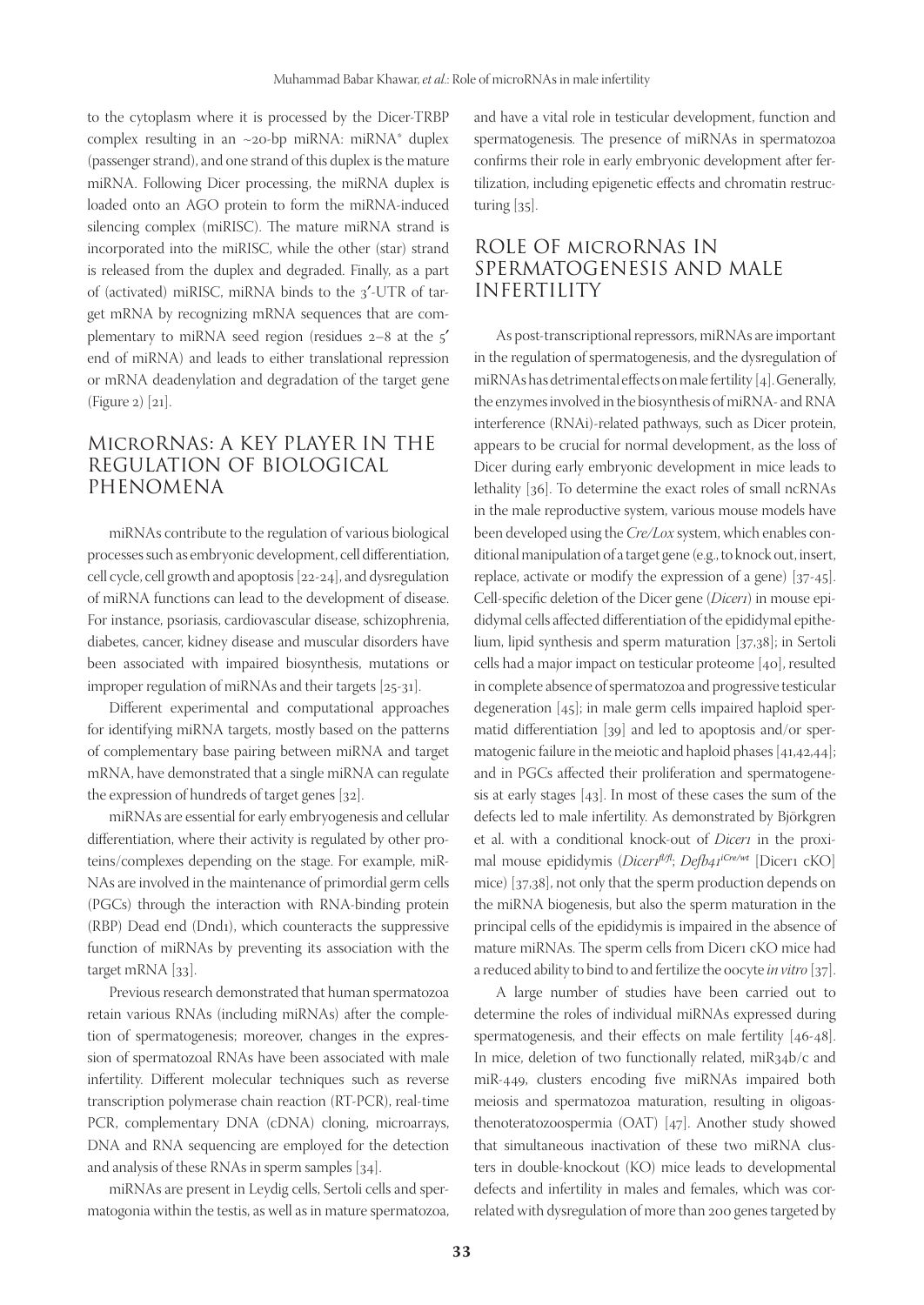

**FIGURE 2.** MicroRNA (miRNA) biogenesis and their role in post-transcriptional regulation. In the first stages of miRNA transcription, the precursor molecules of miRNAs (primary transcripts, pri-mRNAs) are transcribed in the form of long hairpin structures, either by RNA polymerase (pol) II from independent genes (intergenic, otherwise noncoding regions) or from introns or untranslated region (UTR) of protein-coding genes. The transcription of miRNA from independent genes is regulated in a similar way as in protein-coding genes; i.e., RNA pol II, promoters, enhancers, silencing elements and various transcription factors are required to generate pri-miRNAs with a 5′ 7-methylguanosine cap and 3′ polyadenylated [poly(A)] tail. After the initial transcription, pri-miRNAs undergo two processing steps catalyzed by two enzymes from ribonuclease III (RNase III) superfamily, Drosha and Dicer. First, the nuclear Drosha-DGCR8 complex processes the newly transcribed pri-miRNA into an ~70-nucleotide intermediate termed a precursor (pre)-miRNA. This pre-miRNA is then transported to the cytoplasm where it is processed by the Dicer-TRBP complex resulting in an ~20-bp miRNA: miRNA\* duplex (passenger strand), and one strand of this duplex is the mature miRNA. Following Dicer processing, the miRNA duplex is loaded onto an AGO protein to form the miRNA-induced silencing complex (miRISC). The mature miRNA strand is incorporated into the miRISC, while the other (star) strand is released from the duplex and degraded. Finally, as a part of (activated) miRISC, miRNA binds to the 3′-UTR of target mRNA by recognizing mRNA sequences that are complementary to miRNA seed region (residues 2–8 at the 5′ end of miRNA) and leads to either translational repression or mRNA deadenylation and degradation of target gene [21].

miR34 and miR-449 miRNAs [48]. Comparably, double KO of miR-200b and miR-429 resulted in anovulation and reduced fertility in female mice, probably by affecting the hypothalamo-pituitary-ovarian axis. On the other hand, in double KO male mice abnormalities in the testis or fertility defects were not observed [46]. Targeted deletion of specific miRNAs is a key step in understanding their function *in vivo.* However, a deletion of a single gene usually does not produce a recognizable phenotypic effect because of the compensatory action of related miRNAs.

Analyzing miRNA expression profiles in spermatozoa of healthy fertile men, Salas-Huetos et al. [49] showed that 221 miRNAs were consistently detected in all 10 individuals; among the 10 most expressed miRNAs hsa-miR-34b-3p was associated with the regulation of male meiosis via the E2 factor-retinoblastoma protein (E2F-pRB) pathway, hsa-miR-132-3p with cell cycle progression through *MYC* activation,

and hsa-miR-191-5p with sperm differentiation. Moreover, hsa-miR-30b-5p, hsa-miR-200c-3p, hsa-miR-30c-5p, hsa-miR-19b-3p, hsa-miR-891a and hsa-miR-375 were related to cancer development and/or aging [49]. The first report on altered miRNA expression in patients with NOA showed that 154 miRNAs were differentially downregulated and 19 upregulated in NOA patients compared to fertile men [50]. In another study, 197 miRNAs in Sertoli cells, 68 in mixed atrophy, and 46 in spermatocyte arrest group were differentially expressed compared to samples with normal spermatogenesis. Among these, miRNAs from miR-449 and miR-34 families (e.g., hsamiR-449a, hsa-miR-34b\*, hsa-miR-34b, and hsa-miR-34c-5p), which are preferentially expressed in the testis, were validated by RT-qPCR and implicated in apoptosis, cell proliferation and differentiation according to bioinformatics analysis [51]. Overall, these results confirm the role of miRNAs in the regulation of male germ and somatic cells, and any change in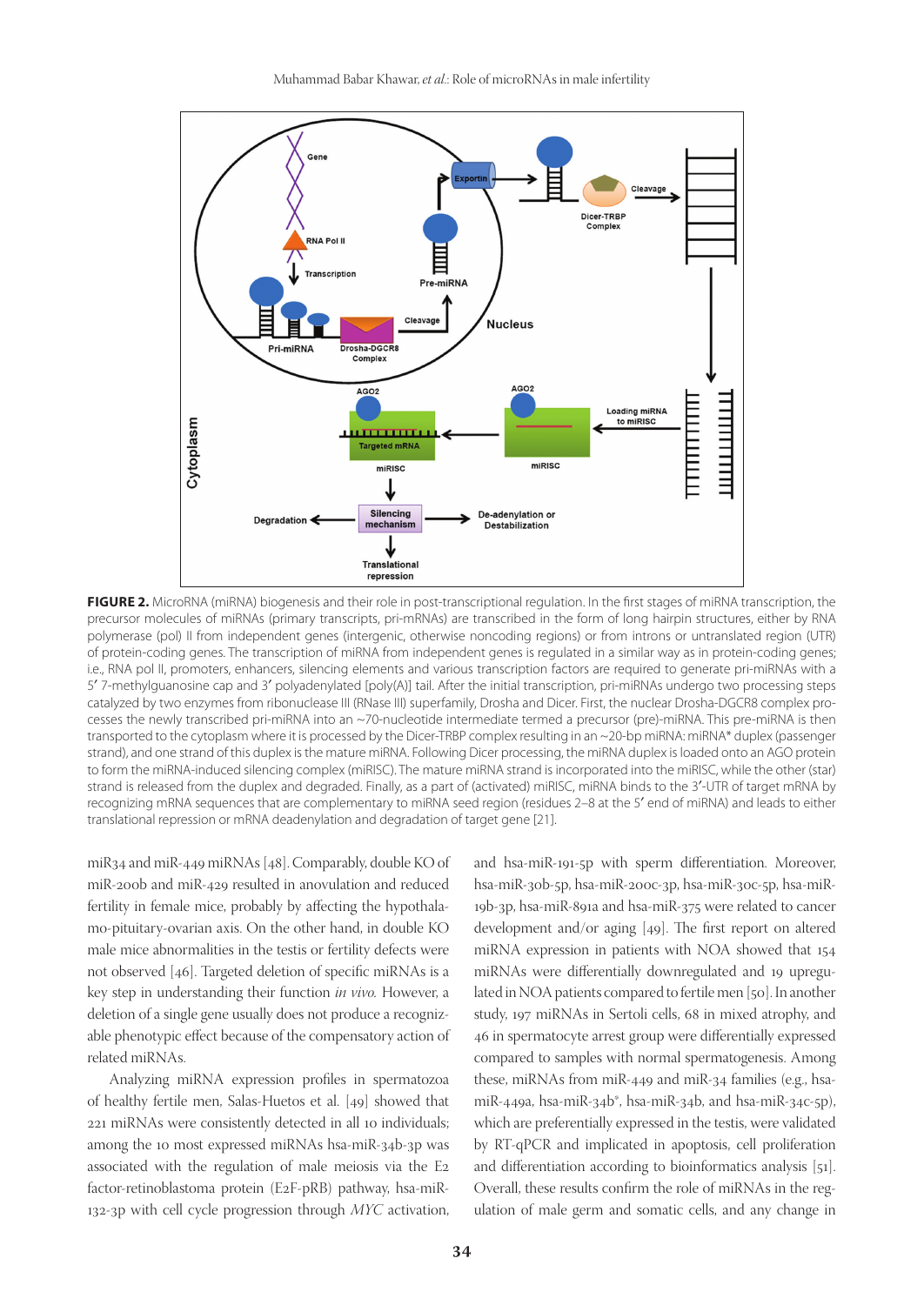their expression may lead to reproductive abnormalities [51]. Similarly, other studies reported up/downregulation of different miRNAs in asthenozoospermic, oligoasthenozoospermic, NOA, and/or teratozoospermic versus normozoospermic men, indicating their potential use in the diagnosis and treatment of male subfertility/infertility (Table 1) [52-60].

In addition, specific genes known to be involved in spermatogenesis and to affect male fertility were experimentally shown to be regulated by miRNAs. Zhou et al. [61] demonstrated that the protein expression of cysteine-rich secretory protein 2 (CRISP2) is downregulated by miR-27a in asthenoteratozoospermia (ATZ) patients. Namely, they observed a negative correlation between miR-27a (high) and CRISP2 protein (low) expression in ATZ patients and showed that miR-27a binds to the *CRISP2* 3′-UTR mediating its translational repression. CRISP2 protein is important for sperm flagellar motility, acrosome reaction and sperm-egg fusion [61]. In oligospermic infertile patients, estrogen receptor-alpha (ERα) levels were significantly decreased compared to fertile men, while the levels of miR-100 and let-7b miRNAs were significantly higher in oligospermic vs. control group, indicating their involvement in the regulation of estrogen signaling. The important role of estrogen and estrogen receptors in the function of the male reproductive system has been indicated by experimental studies on mice, as well as genetic and clinical studies on infertile/subfertile men [62-64]. In severe oligozoospermic patients, phosphatidylinositol-specific phospholipase C, X domain containing 3 (PLCXD3), a protein which is normally expressed in the late stages of spermatogenesis, was reported to be downregulated by miR-34c-3p [65]. Another study demonstrated that, in sterile men with NOA (MA or hypospermatogenesis), miR-210 was significantly upregulated compared to control OA group, and apparently affected spermatogenesis by targeting insulin-like growth factor 2 (IGF2). Generally, IGFs control biological processes by regulating cell survival, growth, proliferation and differentiation, and are important for proper development/ function of the testis, including the regulation of Sertoli cell number and testis size [66]. A summary of studies on the role of miRNAs in spermatogenesis is presented in Table 2.

## MicroRNAs AS A POTENTIAL BIOMARKER OF MALE INFERTILITY

In addition to cellular microenvironment, including Sertoli, Leydig cells, spermatogonia and mature spermatozoa, miRNAs can be detected in seminal and other body fluids, and these are called circulating or extracellular miRNAs. In normal physiological conditions, levels of extracellular miR-NAs are stable in body fluids, and alterations in the expression of intra and extracellular miRNAs may indicate the presence of pathophysiological processes [35].

Seminal plasma is a complex fluid composed of secretions from the testis, epididymis, seminal vesicles, ampullae, prostate and bulbourethral glands. The presence of extracellular miRNAs in seminal plasma, either within extracellular vesicles (EVs) such as exosomes and microvesicles, or possibly associated with protein complexes, suggests their use as non-invasive biomarkers for spermatogenesis impairment and infertility. Both extra and intracellular miRNAs (from spermatozoa) can be isolated by non-invasive procedures and detected with routine RNA techniques such RT-qPCR and miRNA microarray, providing some advantages over conventional, invasive diagnostic procedures (e.g., prostate and testicular biopsies) [35,59,67].

Several studies reported differential expression of stable, extracellular miRNAs in seminal plasma from infertile men compared to fertile controls [57,59]. For instance, Wang et al. [59] showed that miR-34c-5p, miR-122, miR-146b-5p, miR-181a, miR-374b, miR-509–5p, and miR-513a-5p were markedly decreased in azoospermic but increased in asthenozoospermic men, compared to controls. Moreover, their ROC curve analyses indicated that the seminal plasma concentrations of these miRNAs could accurately distinguish infertile patients from fertile controls as well as azoospermic from asthenozoospermic men [59]. By analyzing miRNA profiles from normal, vasectomized and vasovasostomized donors, Belleannée et al. [68] investigated to what extent vasectomy affects miRNA expression in the epididymis and seminal microvesicles (SMVs), and whether miRNA changes in SMVs are reversible with vasovasostomy. They showed that vasectomy significantly changed the expression of epididymal miRNAs as well as affected the expression of 118 miRNAs in SMVs, including miRNAs contained in epididymosomes. Out of 118 altered miRNAs in SMVs, the expression changes were reversible for 52 and non-reversible for 66 miRNAs following vasovasostomy [68]. Most of the miRNAs responsive to vasectomy and its reversal [68] were also associated with bovine epididymosomes [69]. The exception are the members of miR-888 cluster family (i.e., miR-888, mir-890, miR-891a/b, and miR-892a/b), which are absent in all mammalian species except primates [69]. This miR-888 cluster is located on the X chromosome and expressed almost exclusively in epididymal tissues [69,70]. The rapid evolution of this cluster and tissue-specific expression suggest that it had an important role in the development of primate-specific epididymal functions. Computational functional analyses supported these assumptions as the predicted targets of miR-888 cluster family were related to epididymal morphogenesis, sperm maturation and immune cell functions; nevertheless, these findings need to be confirmed *in vivo* [69,71].

In mammals, sperm cells deliver to oocytes not just the paternal genome but also the paternal epigenome, which includes protein factors, DNA methylation patterns, retained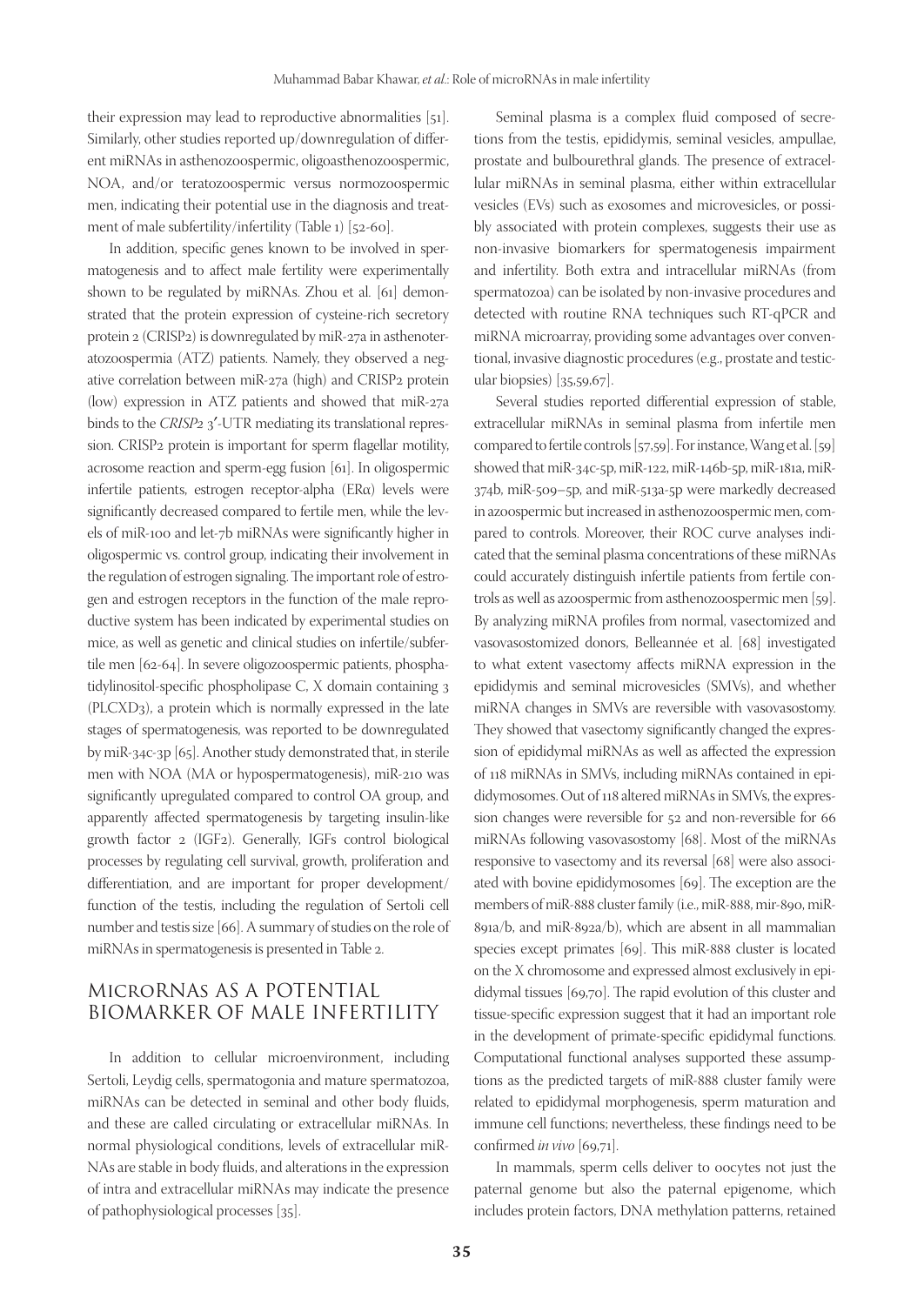| Types/Number of patients                                                                              | Tissue used for<br>miRNA isolation | miRNA analysis<br>method                                                                                                   | Upregulated<br>miRNAs                                                                                                        | Downregulated<br>miRNAs                                                                                                   | Putative functions of<br>miRNA in different<br>cellular processes                                                                                                                                                    | Reference |
|-------------------------------------------------------------------------------------------------------|------------------------------------|----------------------------------------------------------------------------------------------------------------------------|------------------------------------------------------------------------------------------------------------------------------|---------------------------------------------------------------------------------------------------------------------------|----------------------------------------------------------------------------------------------------------------------------------------------------------------------------------------------------------------------|-----------|
| Non-obstructive<br>azoospermia (n=100), fertile<br>control $(n=100)$                                  | Seminal plasma                     | TaqMan low<br>density array<br>followed<br>by TaqMan<br>quantitative<br>reverse<br>transcription<br>PCR (RT-qPCR)<br>assay | miR-141, miR-429,<br>and miR-7-1-3p                                                                                          |                                                                                                                           | Biomarkers for<br>spermatogenic<br>failure                                                                                                                                                                           | $[52]$    |
| Normozoospermia (n=9),<br>asthenozoospermia (n=9), and<br>oligoasthenozoospermia (n=9)                | Semen                              | Microarray<br>with RT-qPCR<br>validation                                                                                   | 50 miRNAs<br>upregulated                                                                                                     | 27 miRNAs<br>downregulated                                                                                                | Play a role in<br>spermatogenesis                                                                                                                                                                                    | $[53]$    |
| Subfertile and non-obstructive<br>azoospermia (n=80), fertile<br>control (n=90)                       | Semen                              | RT-qPCR                                                                                                                    | hsa-miR-429                                                                                                                  | hsa-miR-34b <sup>*</sup> ,<br>hsa-miR-34b,<br>hsa-miR-34c-5p,<br>and hsa-miR-122                                          | Biomarkers for the<br>assessment of male<br>infertility                                                                                                                                                              | $[54]$    |
| Asthenozoospermia [A] (n=10),<br>teratozoospermia [T] ( $n=10$ ), and<br>oligozoospermia $[O]$ (n=10) | Semen                              | Taqman<br>RT-qPCR                                                                                                          | A group $(26)$ , T<br>group(11), O<br>group(3)                                                                               | A group $(6)$ , T<br>group(8), O<br>group(15)                                                                             | Spermatogenesis                                                                                                                                                                                                      | $[55]$    |
| Oligoasthenozoospermia,<br>subfertile $(n=12)$ ,<br>normozoospermia (n=12)                            | Seminal plasma                     | Microarray with<br>RT-qPCR and<br>Western blot<br>validation                                                               | 7 miRNAs                                                                                                                     | 29 miRNAs                                                                                                                 | Mechanisms<br>underlying male<br>infertility                                                                                                                                                                         | $[56]$    |
| Oligozoospermia (n=48),<br>non-obstructive<br>azoospermia (n=48), and fertile<br>controls $(n=48)$    | Seminal plasma                     | Quantitative<br>$RT-qPCR$                                                                                                  | miR-19b and let-7a                                                                                                           |                                                                                                                           | Aberrant<br>overexpression<br>may be an indicator<br>of spermatogenic<br>failure                                                                                                                                     | [57]      |
| Infertile men (n=289)<br>and age-matched fertile<br>control $(n=168)$                                 | Seminal plasma                     | Solexa<br>sequencing<br>technology<br>followed by<br>stem-loop<br>$RT-qPCR$                                                | miR-34c-5p,<br>miR-122,<br>miR146b-5p,<br>miR-181a,<br>miR-374b,<br>miR-509-5p, and<br>miR-513a-5p (in<br>asthenozoospermia) | miR-34c-5p,<br>miR-122,<br>miR146b-5p,<br>miR-181a,<br>miR-374b,<br>$miR-509-5p$ , and<br>miR-513a-5p (in<br>azoospermia) | Role in infertility                                                                                                                                                                                                  | [59]      |
|                                                                                                       | Human cancer<br>cell line          | MiRNA<br>transfection,<br>RT-qPCR,<br>Western blot<br>analysis                                                             | miR-27a and<br>miR451                                                                                                        |                                                                                                                           | Involved in the<br>regulation of<br>drug resistance<br>mediated by<br>multidrug resistance<br>1 (MDR1) /<br>P-glycoprotein                                                                                           | [60]      |
| Asthenoteratozoospermia (n=20)<br>and normozoospermia (n=20)                                          | Semen                              | RT-qPCR and<br>Western blot                                                                                                | miR-27a                                                                                                                      |                                                                                                                           | High miR27a<br>expression and<br>low cysteine-rich<br>secretory protein<br>2 (CRISP2) protein<br>expression were<br>associated with low<br>progressive sperm<br>motility, abnormal<br>morphology, and<br>infertility | [61]      |

histones and noncoding RNAs [72]. Yuan et al. [72] investigated the role of two miRNA clusters including five miRNAs, miR-34b/c and miR-449a/b/c, in the fertilization, first cleavage division and subsequent preimplantation in mice. These miRNAs are generally present in sperm but absent in oocytes, and all five were required for normal spermatogenesis and male fertility, i.e., miR-34b/c and miR-449 double miR-dKO mice displayed severe spermatogenic disruptions and OAT characteristics. However, it appears that these miRNAs are dispensable for fertilization and preimplantation development, as both miR-34b/c- and miR-449-null male mice were fertile; the intracytoplasmic injection of either miR-34b/c- or miR-449-null sperm and round spermatid injection of miRdKO sperm led to normal fertilization and normal birth rate. Overall, these results indicate the functional redundancy of the two miRNA clusters in mice [72].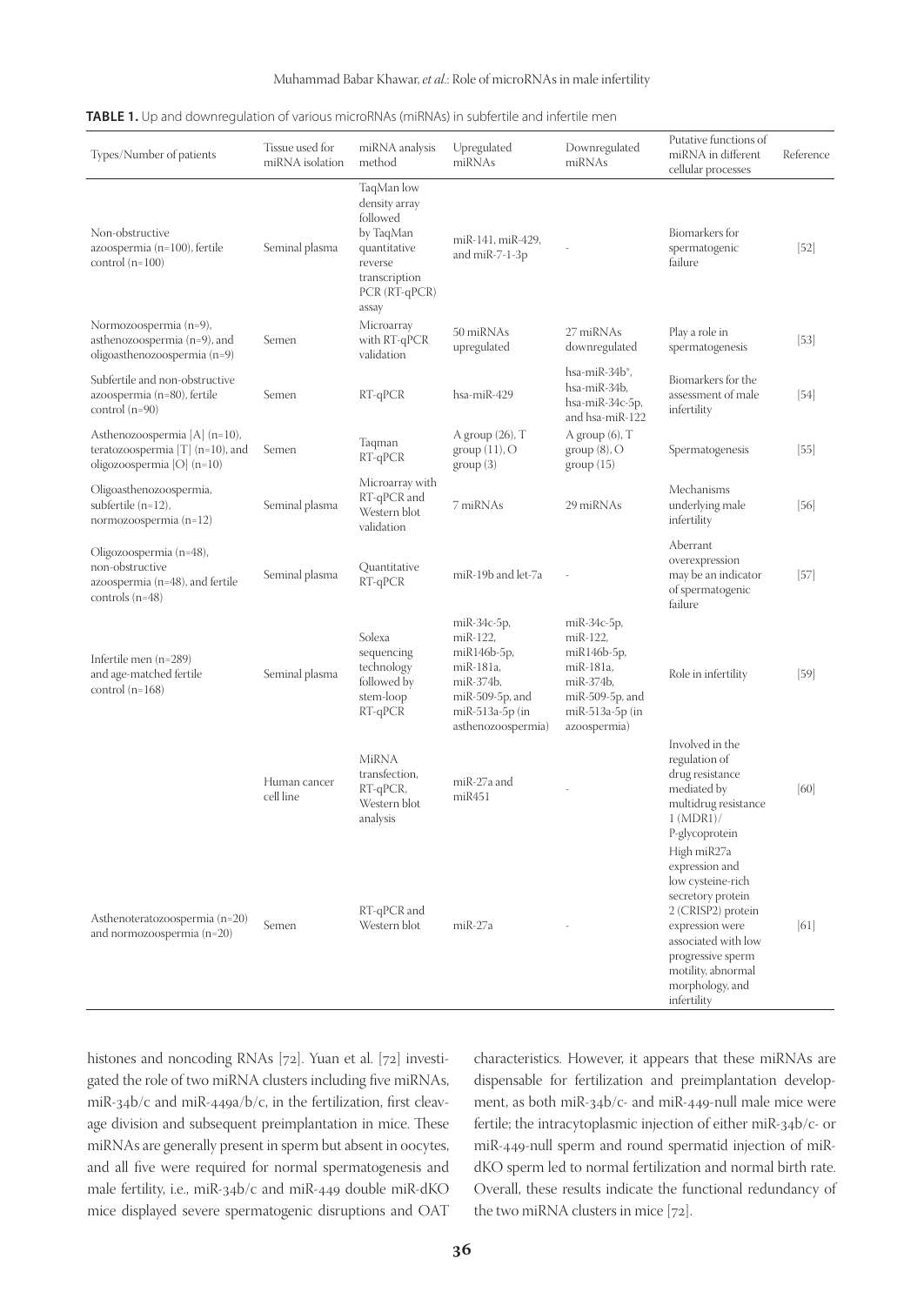| Serial<br>number | microRNA                                                | Methodology                                                                        | Findings                                                                                                                                                                                                                                                                                       | Reference |
|------------------|---------------------------------------------------------|------------------------------------------------------------------------------------|------------------------------------------------------------------------------------------------------------------------------------------------------------------------------------------------------------------------------------------------------------------------------------------------|-----------|
| $\mathbf{1}$     | miR-17-92<br>cluster (miR-17,<br>miR-18a, and miR-20a)  | Real-time polymerase<br>chain reaction (real-time<br>PCR)                          | miR-17-92 cluster is upregulated during spermatogenesis in normal<br>conditions. Targeted disruption in the testes of adult mice leads to severe<br>testicular atrophy, empty seminiferous tubules, and decreased sperm<br>production.                                                         | [95]      |
| 2                | miR-17-92 (Mirc1) and<br>miR-106b-25 (Mirc3)<br>cluster | miRNA array analysis<br>and quantitative<br>reverse transcription<br>PCR (RT-qPCR) | Male germ cell-specific miR-17-92 knockout mice shows small testes, a<br>lower number of epididymal sperm, and mild defect in spermatogenesis.<br>Deletion of miR-17-92 in male germ cells dramatically increases<br>expression of miR-106b-25 cluster in the germ cells.                      | $[96]$    |
| 3                | miR-290-295<br>cluster                                  | RT-PCR                                                                             | In surviving miR-290-295-deficient mouse embryos, infertility in<br>females (but not in males) results from a defect in migrating primordial<br>germ cells. The defect occurs equally in male and female mutant animals,<br>but male mice are able to recover from the initial germ cell loss. | $[97]$    |
| 4                | miR-146a                                                | Real-time PCR                                                                      | Inhibition of miR-146a promotes differentiation of mouse<br>spermatogonia.                                                                                                                                                                                                                     | $[98]$    |
| 5                | miR-221/222                                             | RT-PCR                                                                             | miR-221/222 plays a crucial role in maintaining the undifferentiated state<br>of mammalian spermatogonia.                                                                                                                                                                                      | [99]      |
| 6                | $miR-21$                                                | $RT-qPCR$                                                                          | Transient inhibition of miR-21 in spermatogonial stem<br>cells (SSC)-enriched germ cell cultures increased the number of germ<br>cells undergoing apoptosis in mice.                                                                                                                           | $[100]$   |
| 7                | miR-135a                                                | Microarray analysis and<br>subsequent RT-qPCR                                      | miR-135a was expressed at a lower level in undescended testes. miR-135a<br>and forkhead box protein O1 (FOXO1) localized to spermatogonial stem<br>cells in rats. miR-135a transfection into spermatogonia in vitro resulted<br>in downregulation of FOXO1 expression.                         | $[101]$   |
| 8                | miR-449                                                 | Microarray and real-time<br>PCR                                                    | miR-449 clusters targets E2 factor-retinoblastoma protein (E2F-pRb)<br>pathway and were preferentially expressed in the mouse testis; their<br>levels were drastically upregulated upon meiotic initiation during<br>testicular development, and in adult spermatogenesis.                     | $[102]$   |
| 9                | $miR-469$                                               | Microarray analysis and<br>$RT-qPCR$                                               | Plays a critical role in spermiogenesis and chromatin remodeling in mice<br>by targeting transition protein 2 (TNP2) and protamine 2 (PRM2).                                                                                                                                                   | $[103]$   |
| 10               | $miR-34b/c$ and<br>miR-449a/b/c                         | Real-time PCR                                                                      | miR-34b/c and miR-449 double knockout (miR-dKO) male mice were<br>infertile.                                                                                                                                                                                                                   | $[104]$   |

**TABLE 2.** Recent findings on the role of microRNAs (miRNAs) in spermatogenesis

During mammalian spermatogenesis, a large number of mRNAs undergo post-transcriptional and translational regulation in rapidly dividing and differentiating germ cells [73], and it is now clear that miRNAs have an essential role in these regulatory mechanisms. Moreover, some miRNAs, such as hsa-miR-372 and hsa-miR-373 [74], have been identified as potential oncogenes and implicated in the development of human testicular germ cell tumors (TGCTs).

## MicroRNAs IN REPRODUCTIVE CANCERS

As indicated in previous sections, miRNAs are predicted to regulate the expression of about 60% protein-coding genes in the human genome, hence their proper functioning is pivotal for normal cellular development [75]. In addition, dysregulation of miRNAs expression can lead to the development of several cancer types, including testicular cancer [75,76].

Previous studies identified specific roles of several miR-NAs in spermatogenesis, e.g., miR-18a, miR-122a and miR-34 family, which were implicated in the regulation of germ cell function, cell fate determination, maintenance of undifferentiated stem cell populations, as well as cell differentiation during spermatogenesis [76,77-79]. Characterization of specific roles

of miRNAs in germ cell development can be useful for the assessment of normal and disease states, such as infertility and germ cell tumors [76].

In TGCTs and other cancers, numerous studies demonstrated that miRNAs can function as oncogenes or tumor suppressors in a tumor-specific manner, suggesting their potential as diagnostic and predictive markers as well as therapeutic targets [76,80-84]. Voorhoeve et al. [74] identified miR-372 and miR-373 (miR-371-373 cluster) as oncogenes in TGCTs. These miRNAs induced proliferation and tumorigenesis of primary human cells by neutralizing tumor protein p53 signaling probably through direct inhibition of large tumor suppressor kinase 2 (LATS2) expression, a protein associated with the Ras pathway [74]. In addition, a high-throughput screen of 156 miRNAs by qPCR in a series of samples (type II and III GCTs, embryonal carcinoma-derived cell lines, and normal testis) showed that those miRNAs could be used to discriminate type II and III GCTs, as well as the histological components of type II GCTs. They also confirmed the role of the miR-371-373 cluster in tumor development [85].

Infertile men are at higher risk to develop TGCTs compared to fertile men, and miRNAs have been implicated to control the pathways connecting male infertility and tumor development [86,87]. The expression of miR-383 is downregulated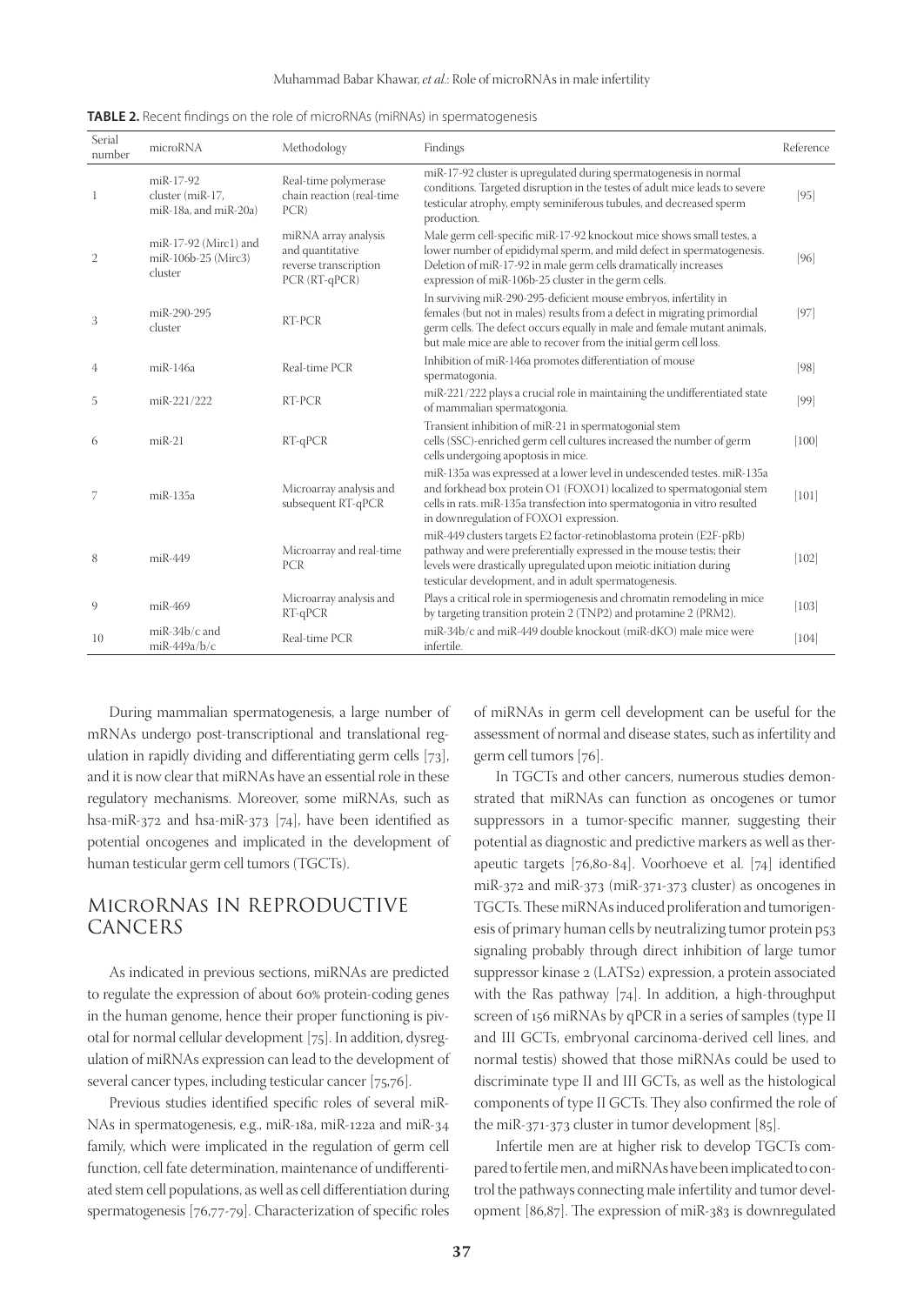in the testes of infertile men with MA. Lian et al. [87] showed that the downregulation of miR-383 and upregulation of interferon regulatory factor 1 (IRF1) in germ cells from patients with MA was associated with increased proliferative activity of cells. On the other hand, the overexpression of miR-383 in NTERA-2 testicular embryonal carcinoma cells led to the suppression of proliferation, arrest in G1-phase and induction of apoptosis. IRF1 was indicated to have a pro-mitogenic role in spermatogonia and early spermatocytes and its expression is normally downregulated by miR-383. Thus, aberrant testicular expression of miR-383 and its effects on IRF1 and IRF1 target, cell cycle-related, genes suggest a possible connection between male infertility and TGCT [87].

It is also noteworthy to mention significant findings regarding miRNA role in prostate cancer (PCa), especially the diagnostic and prognostic value of circulatory miRNAs in PCa patients [88]. Numerous studies identified individual miRNAs that are up or downregulated in PCa patients compared to healthy controls, and notably, miR-141, miR-200b and miR-375 were identified to correlate with disease severity and could potentially be used to identify PCa patients with previously undetectable micrometastases [88]. A complex interaction between miRNA expression, androgen signaling and key pathways in prostate tumorigenesis was suggested [89]. While some miRNAs, such as miR-125b [90], miR-21, miR-32, miR-27a and miR-141, were shown to be regulated by androgen-receptor (AR) mediated signaling, others (e.g., miR-221, miR-222, miR-331-3p and miR-let7c) were suggested to modulate the AR signaling pathway function [89].

Todorova et al. [91] investigated the switch of miRNAs function (and related transcription factors) from initial tumor-suppressor to pro-oncogenic activity, due to genomic instability and rearrangement events in cancer cells. They used several PCa cell lines as models for lymph-node and bone marrow metastases and analyzed the relationship between miR-204, known for its dualistic role in cancer, and the transcriptional factors c-MYB (v-myb avian myeloblastosis viral oncogene homolog), RUNX2 (runt-related transcription factor 2) and ETS1 (v-ets erythroblastosis virus E26 oncogene homolog 1) involved in malignant lineage development, epithelial–mesenchymal transition (EMT) and metastasis. They showed dualistic effects of miR-204 on the expression of transcription factors in PCa cells, acting either as a tumor-suppressor (on c-MYB) or as an oncogene (on ETS1), which was related to DNA methylation patterns and the presence of *TMPRSS2-ERG* gene fusion in PCa cells (a fusion between androgen-sensitive promoter of the transmembrane protease serine 2 gene [*TMPRSS2*] and the v-ets erythroblastosis virus E26 oncogene homolog gene [*ERG*] belonging to ETS family transcription factors) [91]. Furthermore, these authors showed that miR-204 upregulates AR and downregulates TMPRSS2/

ERG by directly modulating the methylation of their promoters and through related transcription factors, which prevents TMPRSS2/ERG overexpression in PCa [92]. Hsu et al. [93] described the oncogenic function of another miRNA, miR-18a, in PCa. miR-18a was significantly upregulated in their clinical PCa specimens and cancer cell lines, compared to normal controls. Their experiments with PCa cell lines and mouse model indicated that miR-18a promotes the tumorigenicity of PCa cells, by suppressing the serine/threonine-protein kinase 4 (STK4)-mediated AKT apoptosis pathway [93]. Overall, these studies indicate that modulating disrupted miRNA/target protein interactions in cancer patients may be a promising novel therapeutic strategy.

Depending on miRNA function/effects in cells, two main modes of their targeted modulation in cancer and other diseases have been proposed; i.e., either to restore/induce tumor-suppressive miRNAs or to inhibit those with oncogenic function [94]. Nevertheless, several issues must be overcome before exploring the full potential of miRNAs in the treatment of disease. These, among others, include the delivery and high expense of artificially modified nucleic acids. For example, frequent injections of miRNAs may not be a suitable option for the treatment of sub/infertility in otherwise healthy individuals, although it could be used in the treatment of disease. Also, delivering specific miRNAs to targeted tissues remains a challenge, most importantly because these miRNAs may have different functions in different tissues [76].

#### CONCLUSION AND FUTURE PERSPECTIVE

Understanding regulatory mechanisms involved in spermatogenesis is of utmost importance for developing effective therapeutic strategies to treat male infertility and diseases of male reproductive system. Over the past decade, a growing number of studies have demonstrated that non-protein coding RNAs, such as miRNAs, play an essential role in the regulation of biological processes, including spermatogenesis. Experimental evidence shows that aberrant expression of these miRNAs affects spermatogenesis at multiple stages and in different cell types, most often resulting in infertility. In more severe cases, dysregulation of miRNAs leads to cancer. Thus, miRNAs have enormous potential to be used as diagnostic and prognostic markers as well as therapeutic targets in male infertility and male reproductive system diseases. To exploit this potential fully, we need a better understanding of miRNA-mediated regulation of spermatogenesis, including the characterization of yet unidentified miRNAs and related regulatory mechanisms. Continuous technological advances, especially in omics technologies, may provide the necessary means to accomplish these challenging tasks.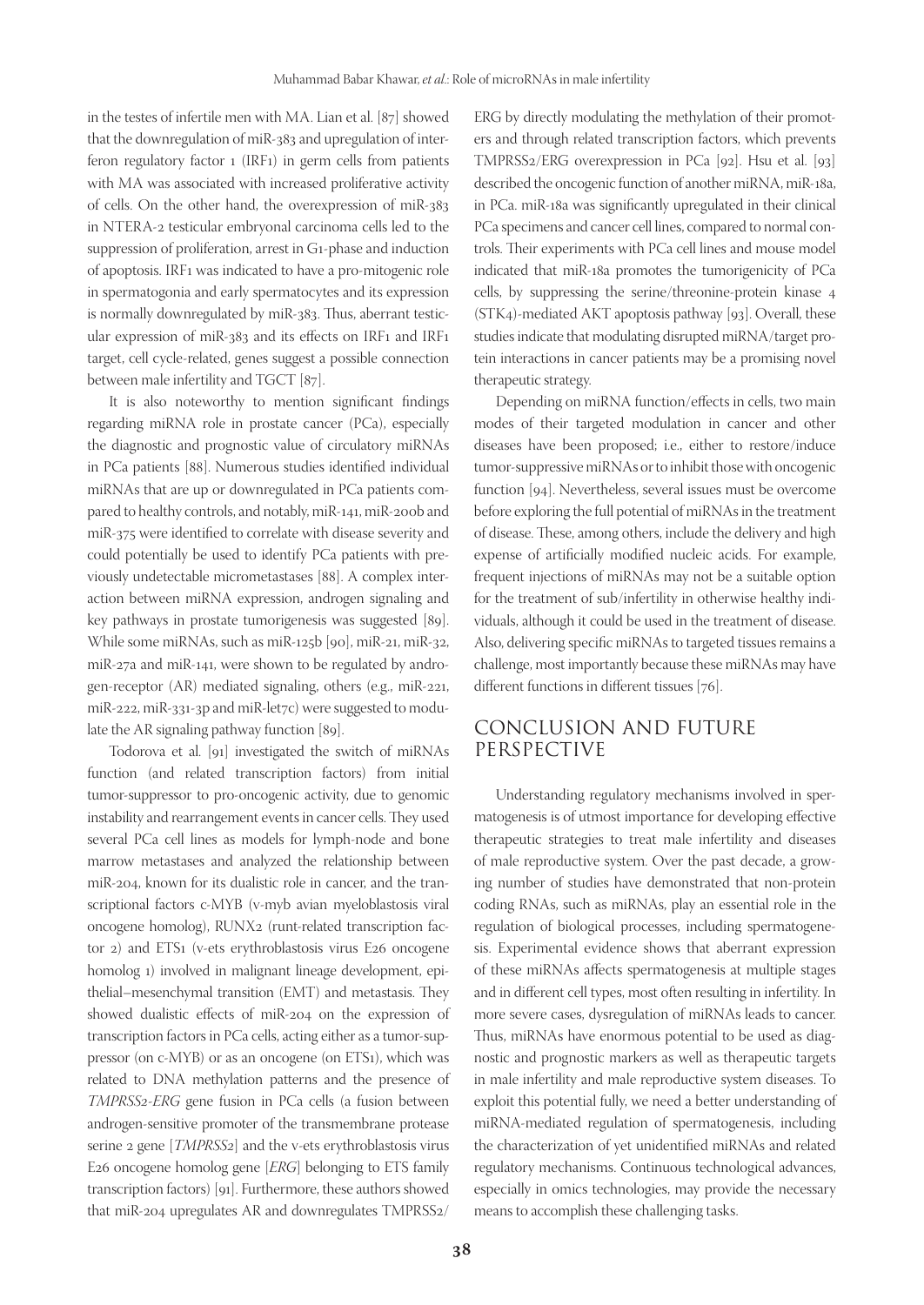#### ACKNOWLEDGMENTS

The authors are thankful to the Vice Chancellor, University of the Punjab, Lahore, Pakistan for providing financial support for the accomplishment of this review.

#### DECLARATION OF INTERESTS

The authors declare no conflict of interests.

## REFERENCES

- [1] Lian J, Tian H, Liu L, Zhang XS, Li WQ, Deng YM, et al. Downregulation of microRNA-383 is associated with male infertility and promotes testicular embryonal carcinoma cell proliferation by targeting IRF1. Cell Death Dis 2010;1:e94. https://doi.org/10.1038/cddis.2010.70.
- [2] Hung AJ, King P, Schlegel PN. Uniform testicular maturation arrest: A unique subset of men with nonobstructive azoospermia. J Urol 2007;178(2):608-12.
	- https://doi.org/10.1016/j.juro.2007.03.125.
- [3] Ibtisham F, Wu J, Xiao M, An L, Banker Z, Nawab A, et al. Progress and future prospect of in vitro spermatogenesis. Oncotarget 2017;8(39):66709-27.
	- https://doi.org/10.18632/oncotarget.19640.
- [4] Papaioannou MD, Nef S. microRNAs in the testis: Building up male fertility. J Androl 2010;31(1):26-33. https://doi.org/10.2164/jandrol.109.008128.
- [5] Lin WW, Lamb DJ, Lipshultz LI, Kim ED. Demonstration of testicular apoptosis in human male infertility states using a DNA laddering technique. Int Urol Nephrol 1999;31(3):361-70. https://doi.org/10.1023/A:1007130320700.
- [6] Steger K, Aleithe I, Behre H, Bergmann M. The proliferation of spermatogonia in normal and pathological human seminiferous epithelium: An immunohistochemical study using monoclonal antibodies against Ki-67 protein and proliferating cell nuclear antigen. Mol Hum Reprod 1998;4(3):227-33. https://doi.org/10.1093/molehr/4.3.227.
- [7] Maymon BB-S, Yogev L, Yavetz H, Lifschitz-Mercer B, Schreiber L, Kleiman SE, et al. Spermatogonial proliferation patterns in men with azoospermia of different etiologies. Fertil Steril 2003;80(5):1175-80. https://doi.org/10.1016/S0015-0282(03)02161-7.
- [8] Gonsalves J, Sun F, Schlegel PN, Turek PJ, Hopps CV, Greene C, et al. Defective recombination in infertile men. Hum Mol Genet 2004;13(22):2875-83. https://doi.org/10.1093/hmg/ddh302.
- [9] Sun F, Kozak G, Scott S, Trpkov K, Ko E, Mikhaail-Philips M, et al. Meiotic defects in a man with non-obstructive azoospermia: Case report. Hum Reprod 2004;19(8):1770-3.
	- https://doi.org/10.1093/humrep/deh335.
- [10] Carninci P, Kasukawa T, Katayama S, Gough J, Frith MC, Maeda N, et al. The transcriptional landscape of the mammalian genome. Science 2005;309(5740):1559-63. https://doi.org/10.1126/science.1112014.
- [11] Ambros V. The functions of animal microRNAs. Nature 2004;431(7006):350-5. https://doi.org/10.1038/nature02871.
- [12] Bartel DP. MicroRNAs: Target recognition and regulatory functions. Cell 2009;136(2):215-33. https://doi.org/10.1016/j.cell.2009.01.002.
- [13] Chen K, Rajewsky N. The evolution of gene regulation by transcrip-
- tion factors and microRNAs. Nat Rev Genet 2007;8(2):93-103. https://doi.org/10.1038/nrg1990.
- [14] Kusenda B, Mraz M, Mayer J, Pospisilova S. MicroRNA biogenesis, functionality and cancer relevance. Biomed Pap Med Fac Univ

Palacky Olomouc Czech Repub 2006;150(2):205-15. https://doi.org/10.5507/bp.2006.029.

- [15] Lee RC, Feinbaum RL, Ambros V. The C. elegans heterochronic gene lin-4 encodes small RNAs with antisense complementarity to lin-14. Cell 1993;75(5):843-54. https://doi.org/10.1016/0092-8674(93)90529-Y.
- [16] Griffiths-Jones S, Grocock RJ, van Dongen S, Bateman A, Enright AJ. miRBase: microRNA sequences, targets and gene nomenclature. Nucleic Acids Res 2006;34:D140-4. https://doi.org/10.1093/nar/gkj112.
- [17] Berezikov E, Cuppen E, Plasterk RH. Approaches to microRNA discovery. Nat Genet 2006;38:S2-7. https://doi.org/10.1038/ng1794.
- [18] Landgraf P, Rusu M, Sheridan R, Sewer A, Iovino N, Aravin A, et al. A mammalian microRNA expression atlas based on small RNA library sequencing. Cell 2007;129(7):1401-14. https://doi.org/10.1016/j.cell.2007.04.040.
- [19] Friedman RC, Farh KK, Burge CB, Bartel DP. Most mammalian mRNAs are conserved targets of microRNAs. Genome Res 2009;19(1):92-105.

https://doi.org/10.1101/gr.082701.108.

- [20] Baskerville S, Bartel DP. Microarray profiling of microRNAs reveals frequent coexpression with neighboring miRNAs and host genes. RNA 2005;11(3):241-7.
	- https://doi.org/10.1261/rna.7240905.
- [21] Krol J, Loedige I, Filipowicz W. The widespread regulation of microRNA biogenesis, function and decay. Nat Rev Genet 2010;11(9):597-610.
	- https://doi.org/10.1038/nrg2843.
- [22] Le Bot N. miRNAs and cell-cycle control in ESCs. Nat Cell Biol 2012;14:658.

https://doi.org/10.1038/ncb2544.

- [23] Cheng AM, Byrom MW, Shelton J, Ford LP. Antisense inhibition of human miRNAs and indications for an involvement of miRNA in cell growth and apoptosis. Nucleic Acids Res 2005;33(4):1290-7. https://doi.org/10.1093/nar/gki200.
- [24] Dennis LM. MicroRNAs in early embryonic development: Dissecting the role of miR-290 through miR-295 in the mouse. Massachusetts, MA, USA: Massachusetts Institute of Technology; 2008.
- [25] Latronico MV, Condorelli G. MicroRNAs and cardiac pathology. Nat Rev Cardiol 2009;6(6):419-29.
- https://doi.org/10.1038/nrcardio.2009.56.
- [26] Esquela-Kerscher A, Slack FJ. Oncomirs microRNAs with a role in cancer. Nat Rev Cancer 2006;6(4):259-69. https://doi.org/10.1038/nrc1840.
- [27] Hansen T, Olsen L, Lindow M, Jakobsen KD, Ullum H, Jonsson E, et al. Brain expressed microRNAs implicated in schizophrenia etiology. PloS One 2007;2(9):e873. https://doi.org/10.1371/journal.pone.0000873.
- [28] Li JY, Yong TY, Michael MZ, Gleadle JM. Review: The role of microR-NAs in kidney disease. Nephrology (Carlton) 2010;15(6):599-608.
- https://doi.org/10.1111/j.1440-1797.2010.01363.x. [29] Sonkoly E, Wei T, Janson PC, Saaf A, Lundeberg L, Tengvall-Linder M, et al. MicroRNAs: Novel regulators involved in the pathogenesis of psoriasis. PloS One 2007;2(7):e610. https://doi.org/10.1371/journal.pone.0000610.
- [30] Eisenberg I, Eran A, Nishino I, Moggio M, Lamperti C, Amato AA, et al. Distinctive patterns of microRNA expression in primary muscular disorders. Proc Natl Acad Sci U S A 2007;104(43):17016-21. https://doi.org/10.1073/pnas.0708115104.
- [31] Kantharidis P, Wang B, Carew RM, Lan HY. Diabetes complications: The microRNA perspective. Diabetes 2011;60(7):1832-7. https://doi.org/10.2337/db11-0082.
- [32] Selbach M, Schwanhausser B, Thierfelder N, Fang Z, Khanin R, Rajewsky N. Widespread changes in protein synthesis induced by microRNAs. Nature 2008;455(7209):58-63. https://doi.org/10.1038/nature07228.
- [33] Kedde M, Agami R. Interplay between microRNAs and RNAbinding proteins determines developmental processes. Cell Cycle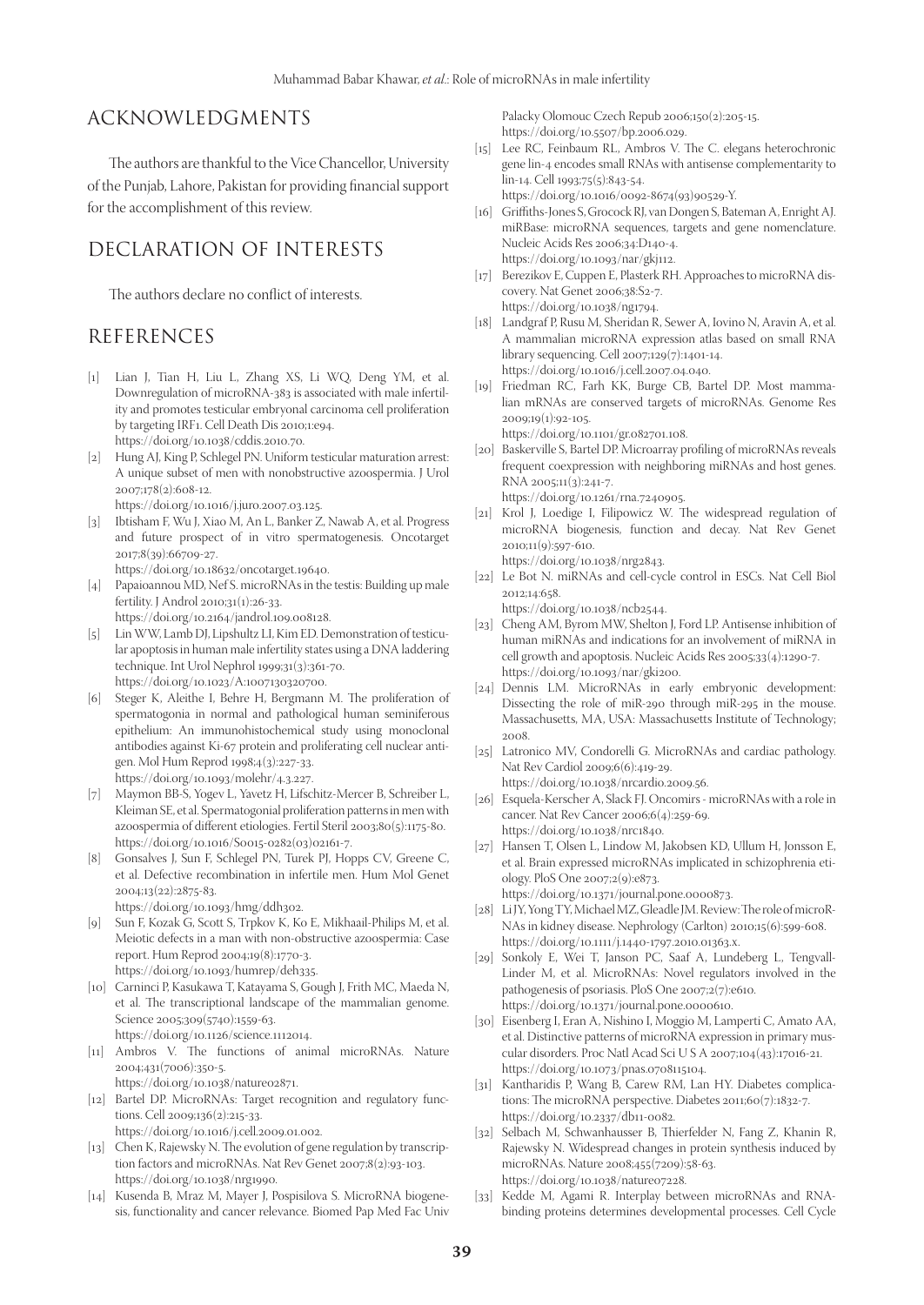2008;7(7):899-903.

- https://doi.org/10.4161/cc.7.7.5644.
- [34] Sendler E, Johnson GD, Mao S, Goodrich RJ, Diamond MP, Hauser R, et al. Stability, delivery and functions of human sperm RNAs at fertilization. Nucleic Acids Res 2013;41(7):4104-17. https://doi.org/10.1093/nar/gkt132.
- [35] Pratt SL, Calcatera SM. Expression of microRNA in male reproductive tissues and their role in male fertility. Reprod Fertil Dev 2016;29(1):24-31. https://doi.org/10.1071/RD16293.
- [36] Bernstein E, Kim SY, Carmell MA, Murchison EP, Alcorn H, Li MZ, et al. Dicer is essential for mouse development. Nat Genet 2003;35(3):215-7.

https://doi.org/10.1038/ng1253.

- [37] Björkgren I, Gylling H, Turunen H, Huhtaniemi I, Strauss L, Poutanen M, et al. Imbalanced lipid homeostasis in the conditional Dicer1 knockout mouse epididymis causes instability of the sperm membrane. FASEB J 2015;29(2):433-42. https://doi.org/10.1096/fj.14-259382.
- [38] Björkgren I, Saastamoinen L, Krutskikh A, Huhtaniemi I, Poutanen M, Sipila P. Dicer1 ablation in the mouse epididymis causes dedifferentiation of the epithelium and imbalance in sex steroid signaling. PloS One 2012;7(6):e38457. https://doi.org/10.1371/journal.pone.0038457.
- [39] Korhonen HM, Meikar O, Yadav RP, Papaioannou MD, Romero Y, Da Ros M, et al. Dicer is required for haploid male germ cell differentiation in mice. PloS One 2011;6(9):e24821. https://doi.org/10.1371/journal.pone.0024821.
- [40] Papaioannou MD, Lagarrigue Me, Vejnar CE, Rolland AD, Kuhne F, Aubry F, et al. Loss of Dicer in Sertoli cells has a major impact on the testicular proteome of mice. Mol Cell Proteomics 2011;10(4):M900587-MCP200.

https://doi.org/10.1074/mcp.M900587-MCP200.

- [41] Zimmermann C, Romero Y, Warnefors M, Bilican A, Borel C, Smith LB, et al. Germ cell-specific targeting of DICER or DGCR8 reveals a novel role for endo-siRNAs in the progression of mammalian spermatogenesis and male fertility. PloS One 2014;9(9):e107023. https://doi.org/10.1371/journal.pone.0107023.
- [42] Romero Y, Meikar O, Papaioannou MD, Conne B, Grey C, Weier M, et al. Dicer1 depletion in male germ cells leads to infertility due to cumulative meiotic and spermiogenic defects. PLoS One 2011;6(10):e25241.

https://doi.org/10.1371/journal.pone.0025241.

[43] Hayashi K, de Sousa Lopes SMC, Kaneda M, Tang F, Hajkova P, Lao K, et al. MicroRNA biogenesis is required for mouse primordial germ cell development and spermatogenesis. PloS One 2008;3(3):e1738.

https://doi.org/10.1371/journal.pone.0001738.

- [44] Maatouk DM, Loveland KL, McManus MT, Moore K, Harfe BD. Dicer1 is required for differentiation of the mouse male germline. Biol Reprod 2008;79(4):696-703. https://doi.org/10.1095/biolreprod.108.067827.
- [45] Papaioannou MD, Pitetti JL, Ro S, Park C, Aubry F, Schaad O, et al. Sertoli cell Dicer is essential for spermatogenesis in mice. Dev Biol 2009;326(1):250-9.
	- https://doi.org/10.1016/j.ydbio.2008.11.011.
- [46] Hasuwa H, Ueda J, Ikawa M, Okabe M. miR-200b and miR-429 function in mouse ovulation and are essential for female fertility. Science 2013;341(6141):71-3. https://doi.org/10.1126/science.1237999.
- [47] Comazzetto S, Di Giacomo M, Rasmussen KD, Much C, Azzi C, Morgan M, et al. Oligoasthenoteratozoospermia and infertility in mice deficient for miR-34b/c and miR-449 loci. PloS Genet 2014;10(10):e1004597.

https://doi.org/10.1371/journal.pgen.1004597.

[48] Wu J, Bao J, Kim M, Yuan S, Tang C, Zheng H, et al. Two miRNA clusters, miR-34b/c and miR-449, are essential for normal brain development, motile ciliogenesis, and spermatogenesis. Proc Natl Acad Sci U S A 2014;111(28):E2851-7. https://doi.org/10.1073/pnas.1407777111.

- [49] Salas-Huetos A, Blanco J, Vidal F, Mercader JM, Garrido N, Anton E. New insights into the expression profile and function of micro-ribonucleic acid in human spermatozoa. Fertil Steril 2014;102(1):213-22. https://doi.org/10.1016/j.fertnstert.2014.03.040.
- [50] Lian J, Zhang X, Tian H, Liang N, Wang Y, Liang C, et al. Altered microRNA expression in patients with non-obstructive azoospermia. Reprod Biol Endocrinol 2009;7:13. https://doi.org/10.1186/1477-7827-7-13.
- [51] Abu-Halima M, Backes C, Leidinger P, Keller A, Lubbad AM, Hammadeh M, et al. MicroRNA expression profiles in human testicular tissues of infertile men with different histopathologic patterns. Fertil Steril 2014;101(1):78-86.e2. https://doi.org/10.1016/j.fertnstert.2013.09.009.
- [52] Wu W, Qin Y, Li Z, Dong J, Dai J, Lu C, et al. Genome-wide microRNA expression profiling in idiopathic non-obstructive azoospermia: Significant up-regulation of miR-141, miR-429 and miR-7-1-3p. Hum Reprod 2013;28(7):1827-36. https://doi.org/10.1093/humrep/det099.
- [53] Abu-Halima M, Hammadeh M, Schmitt J, Leidinger P, Keller A, Meese E, et al. Altered microRNA expression profiles of human spermatozoa in patients with different spermatogenic impairments. Fertil Steril 2013;99(5):1249-55.e16. https://doi.org/10.1016/j.fertnstert.2012.11.054.
- [54] Abu-Halima M, Hammadeh M, Backes C, Fischer U, Leidinger P, Lubbad AM, et al. Panel of five microRNAs as potential biomarkers for the diagnosis and assessment of male infertility. Fertil Steril 2014;102(4):989-97.e1.

https://doi.org/10.1016/j.fertnstert.2014.07.001.

[55] Salas-Huetos A, Blanco J, Vidal F, Godo A, Grossmann M, Pons MC, et al. Spermatozoa from patients with seminal alterations exhibit a differential micro-ribonucleic acid profile. Fertil Steril 2015;104(3):591-601.

https://doi.org/10.1016/j.fertnstert.2015.06.015.

- [56] Abu-Halima M, Ludwig N, Hart M, Leidinger P, Backes C, Keller A, et al. Altered micro-ribonucleic acid expression profiles of extracellular microvesicles in the seminal plasma of patients with oligoasthenozoospermia. Fertil Steril 2016;106(5):1061-9.e3. https://doi.org/10.1016/j.fertnstert.2016.06.030.
- [57] Wu W, Hu Z, Qin Y, Dong J, Dai J, Lu C, et al. Seminal plasma microRNAs: Potential biomarkers for spermatogenesis status. Mol Hum Reprod 2012;18(10):489-97. https://doi.org/10.1093/molehr/gas022.
- [58] Kotaja N. MicroRNAs and spermatogenesis. Fertil Steril 2014;101(6):1552-62.

https://doi.org/10.1016/j.fertnstert.2014.04.025.

- [59] Wang C, Yang C, Chen X, Yao B, Yang C, Zhu C, et al. Altered profile of seminal plasma microRNAs in the molecular diagnosis of male infertility. Clin Chem 2011;57(12):1722-31. https://doi.org/10.1373/clinchem.2011.169714.
- [60] Zhu H, Wu H, Liu X, Evans BR, Medina DJ, Liu CG, et al. Role of MicroRNA miR-27a and miR-451 in the regulation of MDR1/Pglycoprotein expression in human cancer cells. Biochem Pharmacol 2008;76(5):582-8.

https://doi.org/10.1016/j.bcp.2008.06.007.

[61] Zhou JH, Zhou QZ, Yang JK, Lyu XM, Bian J, Guo WB, et al. MicroRNA-27a-mediated repression of cysteine-rich secretory protein 2 translation in asthenoteratozoospermic patients. Asian J Androl 2017;19(5):591-5. https://doi.org/10.4103/1008-682X.185001.

[62] Safarinejad MR, Shafiei N, Safarinejad S. Association of polymorphisms in the estrogen receptors alpha, and beta (ESR1, ESR2) with the occurrence of male infertility and semen parameters. J Steroid Biochem Mol Biol 2010;122(4):193-203.

https://doi.org/10.1016/j.jsbmb.2010.06.011.

[63] Carreau S, Genissel C, Bilinska B, Levallet J. Sources of oestrogen in the testis and reproductive tract of the male. Int J Androl 1999;22(4):211-23.

https://doi.org/10.1046/j.1365-2605.1999.00172.x.

[64] Abhari A, Zarghami N, Shahnazi V, Barzegar A, Farzadi L, Karami H, et al. Significance of microRNA targeted estrogen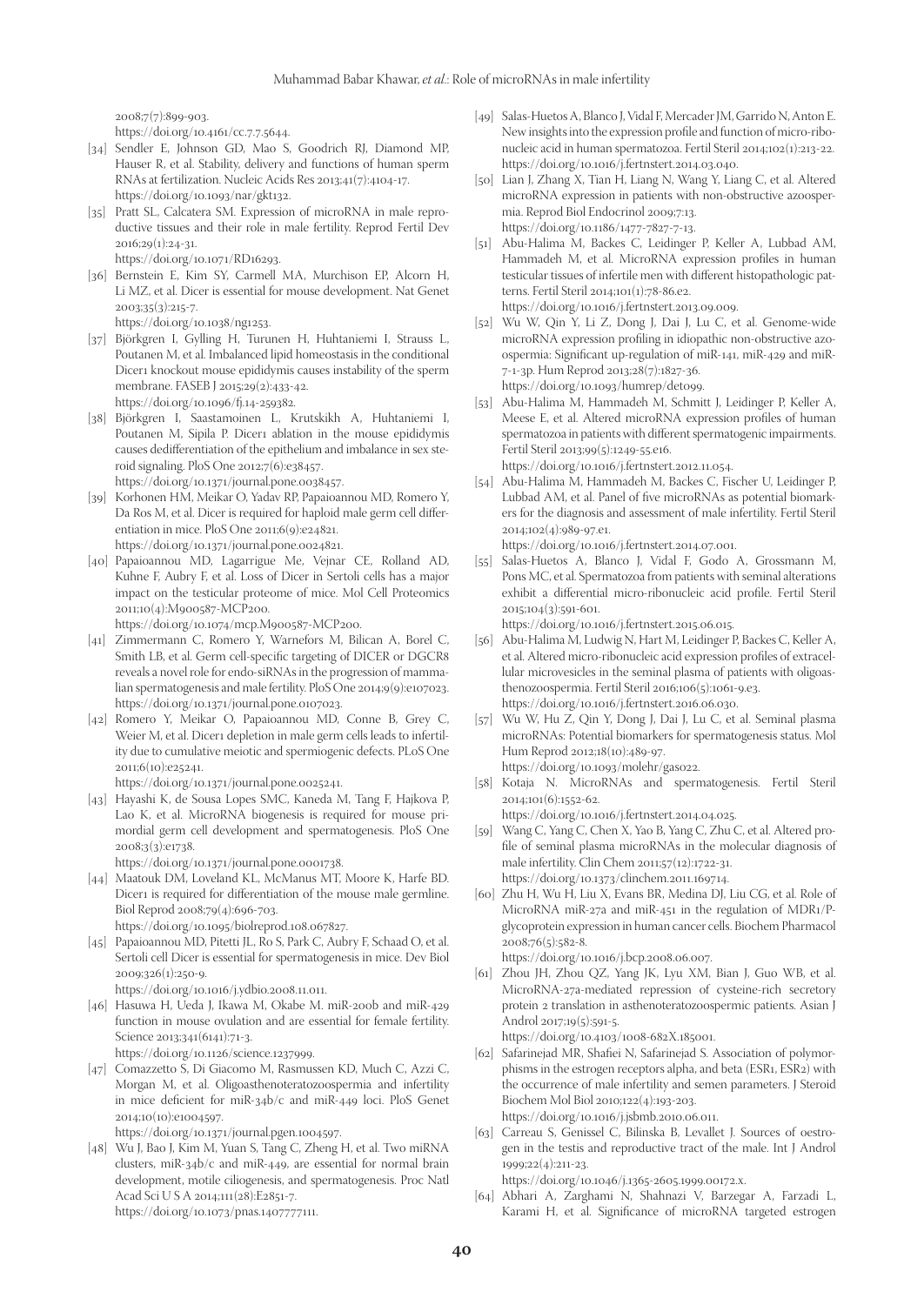receptor in male fertility. Iran J Basic Med Sci 2014;17(2):81-6.

[65] Li Z, Zheng Z, Ruan J, Li Z, Zhuang X, Tzeng CM. Integrated analysis miRNA and mRNA profiling in patients with severe oligozoospermia reveals miR-34c-3p downregulates PLCXD3 expression. Oncotarget 2016;7(33):52781-96.

https://doi.org/10.18632/oncotarget.10947.

- [66] Tang D, Huang Y, Liu W, Zhang X. Up-regulation of microRNA-210 is associated with spermatogenesis by targeting IGF2 in male infertility. Med Sci Monit 2016;22:2905-10. https://doi.org/10.12659/MSM.897340.
- [67] Li H, Huang S, Guo C, Guan H, Xiong C. Cell-free seminal mRNA and microRNA exist in different forms. PloS One 2012;7(4):e34566. https://doi.org/10.1371/journal.pone.0034566.
- [68] Belleannée C, Légaré C, Calvo z, Thimon V, Sullivan R. microRNA signature is altered in both human epididymis and seminal microvesicles following vasectomy. Hum Reprod 2013;28(6):1455-67. https://doi.org/10.1093/humrep/det088.
- [69] Li J, Liu Y, Dong D, Zhang Z. Evolution of an X-linked primate-specific micro RNA cluster. Mol Biol Evol 2010;27(3):671-83. https://doi.org/10.1093/molbev/msp284.
- [70] Landgraf P, Rusu M, Sheridan R, Sewer A, Iovino N, Aravin A, et al. A mammalian microRNA expression atlas based on small RNA library sequencing. Cell 2007;129(7):1401-14. https://doi.org/10.1016/j.cell.2007.04.040.
- [71] Belleannée C. Extracellular microRNAs from the epididymis as potential mediators of cell-to-cell communication. Asian J Androl 2015;17(5):730-6.

https://doi.org/10.4103/1008-682X.155532.

- [72] Yuan S, Tang C, Zhang Y, Wu J, Bao J, Zheng H, et al. mir-34b/c and mir-449a/b/c are required for spermatogenesis, but not for the first cleavage division in mice. Biol Open 2015;4(2):212-23. https://doi.org/10.1242/bio.201410959.
- [73] Braun RE. Post-transcriptional control of gene expression during spermatogenesis. Semin Cell Dev Biol 1998;9(4):483-9. https://doi.org/10.1006/scdb.1998.0226.
- [74] Voorhoeve PM, le Sage C, Schrier M, Gillis AJ, Stoop H, Nagel R, et al. A genetic screen implicates miRNA-372 and miRNA-373 as oncogenes in testicular germ cell tumors. Cell 2006;124(6):1169-81. https://doi.org/10.1016/j.cell.2006.02.037.
- [75] Rajender S, Meador C, Agarwal A. Small RNA in spermatogenesis and male infertility. Front Biosci (Schol Ed) 2012;4:1266-74.
- [76] McIver SC, Roman SD, Nixon B, McLaughlin EA. miRNA and mammalian male germ cells. Hum Reprod Update 2012;18(1):44-59. https://doi.org/10.1093/humupd/dmr041.
- [77] Bjork JK, Sandqvist A, Elsing AN, Kotaja N, Sistonen L. miR-18, a member of Oncomir-1, targets heat shock transcription factor 2 in spermatogenesis. Development 2010;137(19):3177-84. https://doi.org/10.1242/dev.050955.
- [78] Yu Z, Raabe T, Hecht NB. MicroRNA Mirn122a reduces expression of the posttranscriptionally regulated germ cell transition protein 2 (Tnp2) messenger RNA (mRNA) by mRNA cleavage. Biol Reprod 2005;73(3):427-33.

https://doi.org/10.1095/biolreprod.105.040998.

[79] Bouhallier F, Allioli N, Lavial F, Chalmel F, Perrard MH, Durand P, et al. Role of miR-34c microRNA in the late steps of spermatogenesis. RNA 2010;16(4):720-31.

https://doi.org/10.1261/rna.1963810.

- [80] Rounge TB, Furu K, Skotheim RI, Haugen TB, Grotmol T, Enerly E. Profiling of the small RNA populations in human testicular germ cell tumors shows global loss of piRNAs. Mol Cancer 2015;14:153. https://doi.org/10.1186/s12943-015-0411-4.
- [81] Garzon R, Calin GA, Croce CM. MicroRNAs in cancer. Annu Rev Med 2009;60:167-79.
- https://doi.org/10.1146/annurev.med.59.053006.104707. [82] Palmer RD, Murray MJ, Saini HK, Van Dongen S, Abreu-
- Goodger C, Muralidhar B, et al. Malignant germ cell tumors display common microRNA profiles resulting in global changes in expression of messenger RNA targets. Cancer Res 2010;70(7):2911-23. https://doi.org/10.1158/0008-5472.CAN-09-3301.
- [83] Calin GA, Croce CM. MicroRNA signatures in human cancers. Nat

Rev Cancer 2006;6(11):857-66. https://doi.org/10.1038/nrc1997.

- [84] Costa AL, Lobo J, Jeronimo C, Henrique R. The epigenetics of testicular germ cell tumors: Looking for novel disease biomarkers. Epigenomics 2017;9(2):155-69. https://doi.org/10.2217/epi-2016-0081.
- [85] Gillis AJM, Stoop HJ, Hersmus R, Oosterhuis JW, Sun Y, Chen C, et al. High-throughput microRNAome analysis in human germ cell tumours. J Pathol 2007;213(3):319-28. https://doi.org/10.1002/path.2230.
- [86] Bezan A, Gerger A, Pichler M. MicroRNAs in testicular cancer: Implications for pathogenesis, diagnosis, prognosis and therapy. Anticancer Res 2014;34(6):2709-13.
- [87] Lian J, Tian H, Liu L, Zhang XS, Li WQ, Deng YM, et al. Downregulation of microRNA-383 is associated with male infertility and promotes testicular embryonal carcinoma cell proliferation by targeting IRF1. Cell Death Dis 2010;1:e94. https://doi.org/10.1038/cddis.2010.70.
- [88] Sita-Lumsden A, Dart DA, Waxman J, Bevan CL. Circulating microRNAs as potential new biomarkers for prostate cancer. Br J Cancer 2013;108(10):1925-30. https://doi.org/10.1038/bjc.2013.192.
- [89] Jackson BL, Grabowska A, Ratan HL. MicroRNA in prostate cancer: Functional importance and potential as circulating biomarkers. BMC Cancer 2014;14:930. https://doi.org/10.1186/1471-2407-14-930.
- [90] Shi XB, Xue L, Ma AH, Tepper CG, Kung HJ, White RW. miR-125b promotes growth of prostate cancer xenograft tumor through targeting pro-apoptotic genes. Prostate 2011;71(5):538-49. https://doi.org/10.1002/pros.21270.
- [91] Todorova K, Metodiev MV, Metodieva G, Zasheva D, Mincheff M, Hayrabedyan S. miR-204 is dysregulated in metastatic prostate cancer in vitro. Mol Carcinog 2016;55(2):131-47. https://doi.org/10.1002/mc.22263.
- [92] Todorova K, Metodiev MV, Metodieva G, Mincheff M, Fernandez N, Hayrabedyan S. Micro-RNA-204 participates in TMPRSS2/ERG regulation and androgen receptor reprogramming in prostate cancer. Horm Cancer 2017;8(1):28-48. https://doi.org/10.1007/s12672-016-0279-9.
- [93] Hsu TI, Hsu CH, Lee KH, Lin JT, Chen CS, Chang KC, et al. MicroRNA-18a is elevated in prostate cancer and promotes tumorigenesis through suppressing STK4 in vitro and in vivo. Oncogenesis 2014;3:e99.

https://doi.org/10.1038/oncsis.2014.12.

- [94] Li C, Feng Y, Coukos G, Zhang L. Therapeutic microRNA strategies in human cancer. AAPS J 2009;11(4):747-57. https://doi.org/10.1208/s12248-009-9145-9.
- [95] Xie R, Lin X, Du T, Xu K, Shen H, Wei F, et al. Targeted disruption of miR-17-92 impairs mouse spermatogenesis by activating mTOR signaling pathway. Medicine (Baltimore) 2016;95(7):e2713. https://doi.org/10.1097/MD.0000000000002713.
- [96] Tong MH, Mitchell DA, McGowan SD, Evanoff R, Griswold MD. Two miRNA clusters, Mir-17-92 (Mirc1) and Mir-106b-25 (Mirc3), are involved in the regulation of spermatogonial differentiation in mice. Biol Reprod 2012;86(3):72. https://doi.org/10.1095/biolreprod.111.096313.
- [97] Medeiros LA, Dennis LM, Gill ME, Houbaviy H, Markoulaki S, Fu D, et al. Mir-290-295 deficiency in mice results in partially penetrant embryonic lethality and germ cell defects. Proc Natl Acad Sci U S A 2011;108(34):14163-8.

https://doi.org/10.1073/pnas.1111241108.

[98] Huszar JM, Payne CJ. MicroRNA 146 (Mir146) modulates spermatogonial differentiation by retinoic acid in mice. Biol Reprod 2013;88(1):15.

https://doi.org/10.1095/biolreprod.112.103747.

[99] Yang QE, Racicot KE, Kaucher AV, Oatley MJ, Oatley JM. MicroRNAs 221 and 222 regulate the undifferentiated state in mammalian male germ cells. Development 2013;140(2):280-90. https://doi.org/10.1242/dev.087403.

[100] Niu Z, Goodyear SM, Rao S, Wu X, Tobias JW, Avarbock MR, et al.